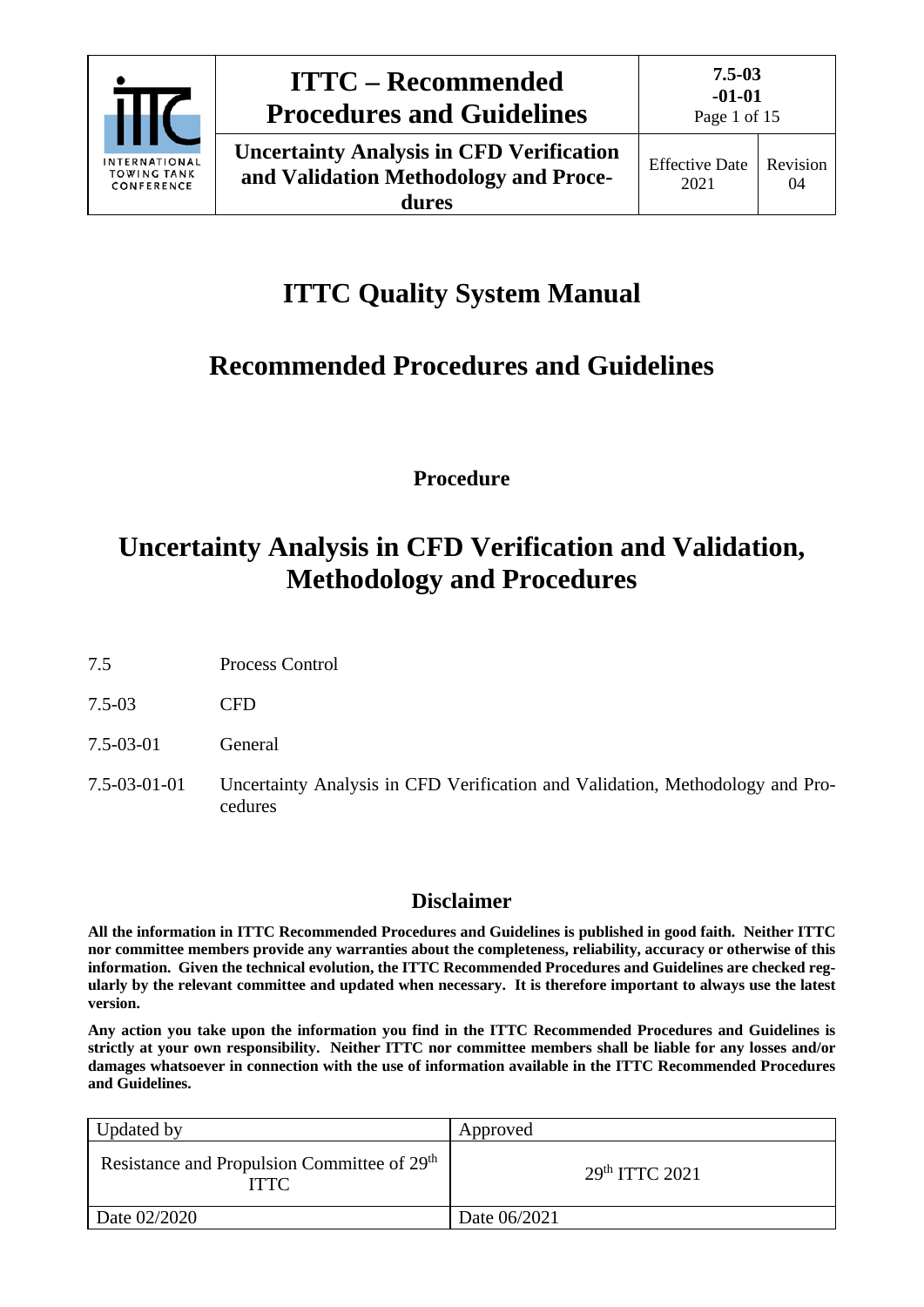

# **ITTC – Recommended Procedures and Guidelines**

**Uncertainty Analysis in CFD Verification and Validation Methodology and Procedures**

### **Table of Contents**

| 1. | <b>PURPOSE OF PROCEDURE3</b>                        |
|----|-----------------------------------------------------|
| 2. |                                                     |
| 3. | <b>VERIFICATION AND VALIDATION</b><br>METHODOLOGY 4 |
|    | 4. VERIFICATION PROCEDURES5                         |
|    |                                                     |
|    | <b>4.2 Generalized Richardson</b>                   |
|    | <b>4.3 Estimating Errors and Uncertainties</b>      |
|    | <b>4.4 Estimating Uncertainties with</b>            |

|      | <b>4.5 Estimating Errors and Uncertainties</b><br>using a Least Squares Root approach |
|------|---------------------------------------------------------------------------------------|
| 4.6  | <b>Estimating Errors and Uncertainties</b>                                            |
|      | 4.7 Discussion of Fundamental and                                                     |
|      | 4.8 The use of unstructured grids for                                                 |
| 5.   | <b>VALIDATION PROCEDURES 13</b>                                                       |
|      | 5.1 Interpretation of the Results of a<br><b>Validation Effort13</b>                  |
|      | 5.2 Use of Corrected vs. Uncorrected<br><b>Simulation Results 13</b>                  |
| 6. — |                                                                                       |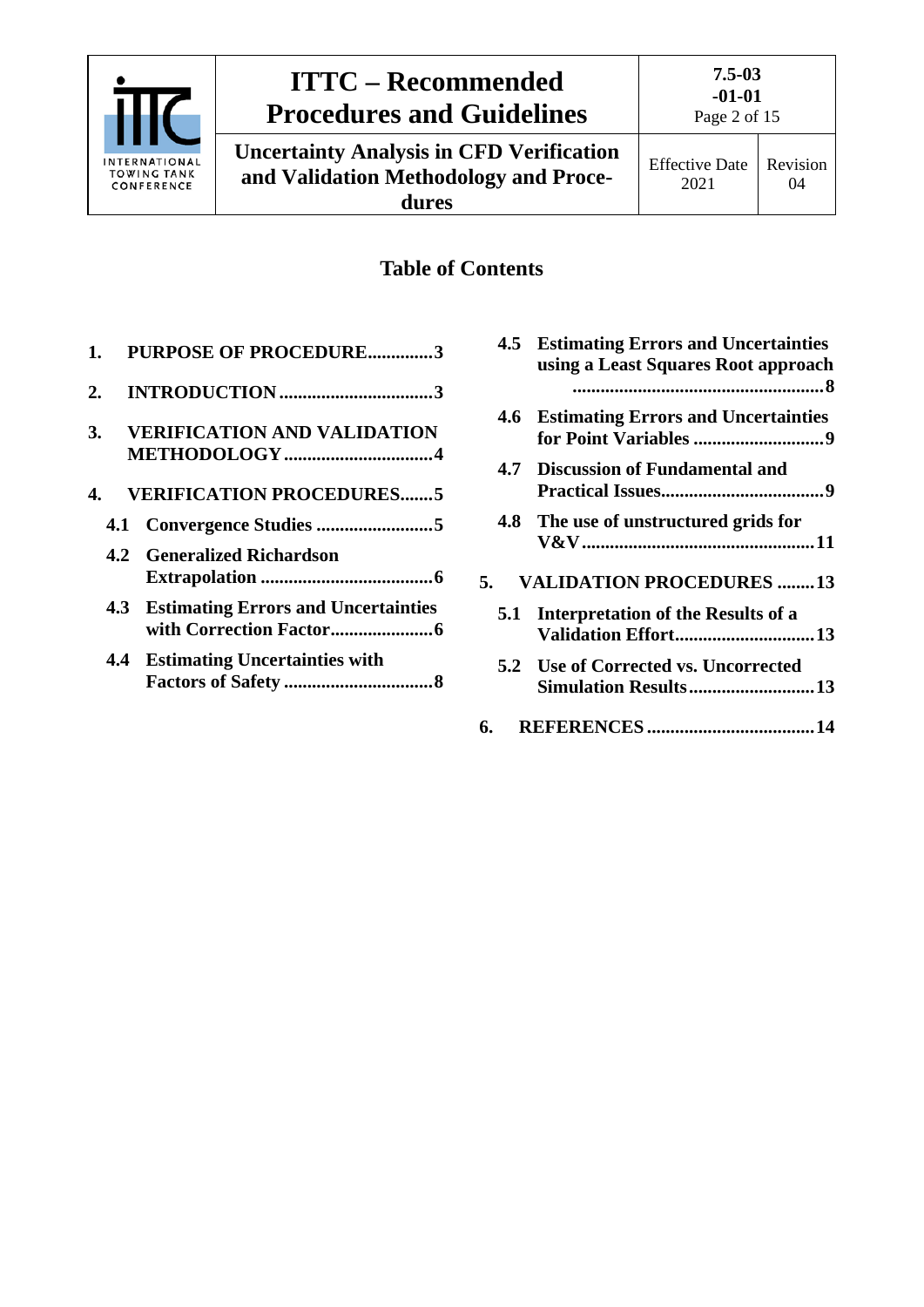

### **Uncertainty Analysis in CFD, Verification and Validation Methodology and Procedures**

#### <span id="page-2-0"></span>**1. PURPOSE OF PROCEDURE**

Provide methodology and procedures for estimating the uncertainty in a simulation result.

#### <span id="page-2-1"></span>**2. INTRODUCTION**

Revision 01 was a revision of QM Procedures 4.9-04-01-01 "Uncertainty Analysis in CFD, Uncertainty Assessment Methodology" and 4.9-04-01-02 "Uncertainty Analysis in CFD, Guidelines for RANS Codes," which were prepared and recommended by 22nd Resistance Committee and adopted as interim procedures. The QM Procedures were largely based on the methodology and procedures of Stern et al. (1999) [most recently Stern et al. (2001) and Wilson et al. (2001)] and Coleman and Stern (1997). Valuable experience was also gained at Gothenburg 2000 A Workshop on Numerical Ship Hydrodynamics (Larsson et al., 2000) where present QM Procedures were recommended and used.

Revision 01 QM Procedure 7.5-03-01-01 "Uncertainty Analysis in CFD, Verification and Validation Methodology and Procedures" was updated for clarity of presentation and expanded discussion of verification procedures and implementation based on three years experience, as discussed in Section 7 of 23rd ITTC RC Report. In particular, verification procedures were expanded to include user options of either correction factors or factor of safety approaches for estimating numerical errors and uncertainties and discussion was provided on fundamental and practical issues to aid in implementation of verification procedures.

Revision 02 QM Procedure 7.5-03-01-01 "Uncertainty Analysis in CFD, Verification and Validation Methodology and Procedures" is a minor update of Revision 01, in which the latest revisions to the correction factor approach have been incorporated. These modifications have been discussed in Section [4.3.](#page-5-1)

Revision 03 of this procedure is a minor update of Revision 02, in which the references to the ISO document have been updated to the latest issue of the JCGM GUM, and further details of the Least Squares Root method for estimating error have been added.

The symbols used in the procedure have been checked against the list of symbols in Annex J of the JCGM document "Evaluation of measurement data – Guide to the expression of uncertainty in Measurement" or GUM (JCGM, 2008), proposed by the Quality Systems Group of the 28th ITTC to be used as a reference. The GUM is entirely and specifically intended for uncertainty estimation for measurements and therefore most of the symbols are not related to the recommended procedure at hand. The symbols most closely connected with this procedure are the ones for uncertainty. In the standards document the uppercase symbol  $(U)$  is used for expanded uncertainty of an estimate that defines an interval  $y - U < Y < y + U$  having a high level of confidence and is equal to the coverage factor  $k$  times the standard combined uncertainty. Lower case symbol  $(u)$  is used for standard uncertainty of an estimate that is the positive square root of the estimated variance. Due to obvious similarities between the use of the coverage factor and the uncertainty estimation in this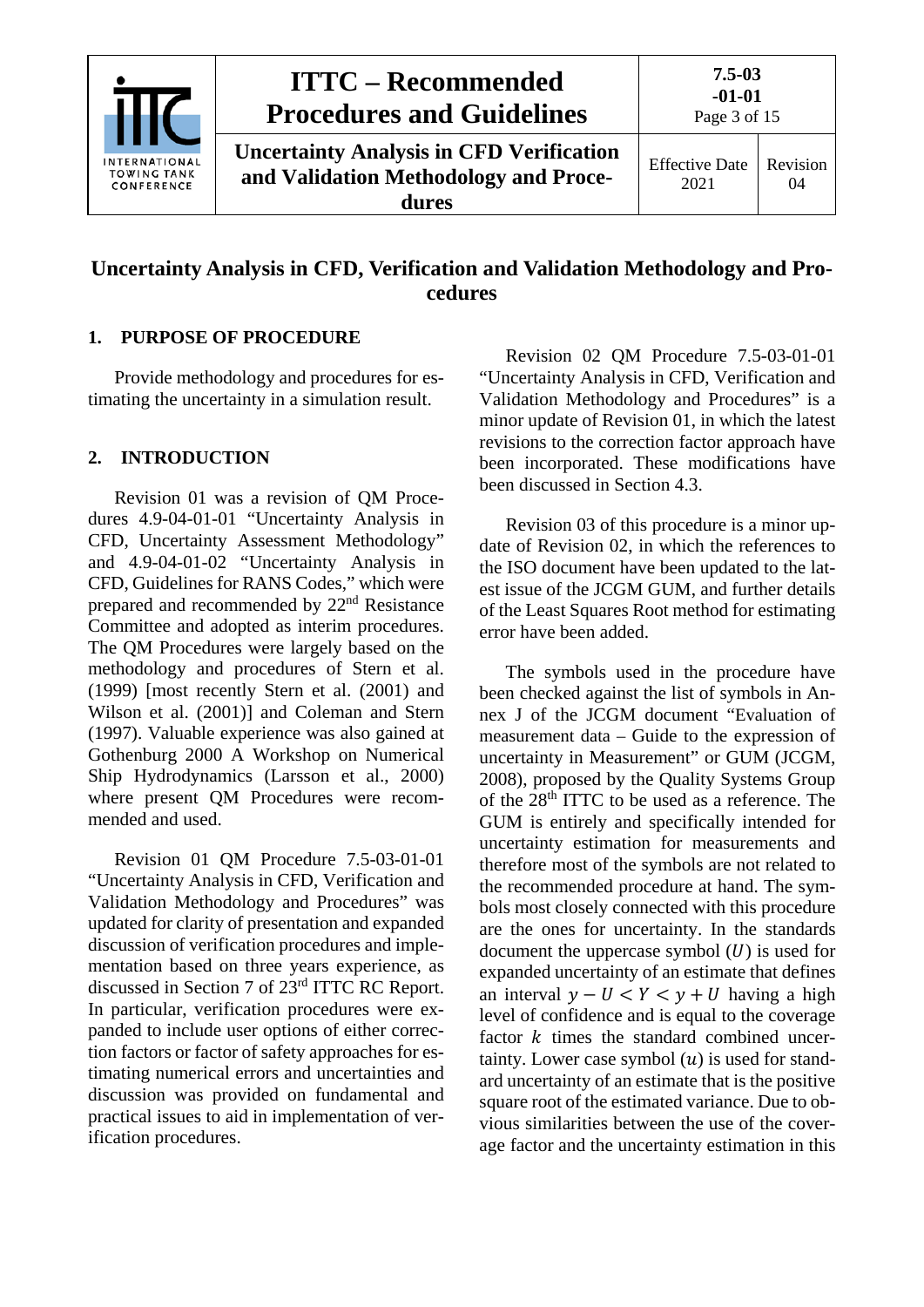

procedure, the use of upper case symbols for uncertainty has been retained. Therefore, also in terms of symbols, only minor modifications have been. These are all related to the subscripts used. In the GUM the different input parameters are defined with subscript *i* . To be in line with the standards document the corresponding subscripts have been changed. Additionally, in order to improve legibility, the use of subscripts of subscripts has been minimized and most of these have been moved into subscripts with comma separating the items.

Present verification procedures are considered best presently available and further work is also recommended for improved procedures, which once available can be incorporated. Validation procedures were not changed. In the following an overview of the overall verification and validation approach is provided, including methodology and procedures. Stern et al. (2001) should be consulted for detailed presentation and discussions.

#### <span id="page-3-0"></span>**3. VERIFICATION AND VALIDATION METHODOLOGY**

The definitions of errors and uncertainties directly follow those used in experimental uncertainty analysis. The simulation error  $\delta$ *S* is defined as the difference between a simulation result S and the truth  $\overline{I}$  and is composed of additive modelling *δSM* and numerical *δSN* errors (i.e.,  $\delta_S = S - T = \delta_{SM} + \delta_{SN}$ . For certain conditions, both the sign and magnitude of the numerical error can be estimated as  $\delta_{SN} = \delta_{SN}^* + \varepsilon_{SN}$ where  $\delta_{SN}^*$  is an estimate of the sign and magnitude of  $\delta_{SN}$  and  $\varepsilon_{SN}$  is the error in that estimate. The simulation value is corrected to provide a numerical benchmark  $S_c$ , which is defined

$$
S_C = S - \delta_{SN}^* \tag{1}
$$

Verification is defined as a process for assessing simulation numerical uncertainty  $U_{SN}$ and, when conditions permit, estimating the sign and magnitude  $\delta_{SN}^*$  of the simulation numerical error itself and the uncertainty in that error estimate  $U_{S \ncap N}$ . For the uncorrected simulation approach, numerical error is decomposed into contributions from iteration number  $\delta_l$ , grid size  $\delta_G$ , time step  $\delta_T$ , and other parameters  $\delta_P$ , which gives the following expression for simulation numerical uncertainty

$$
U_{SN}^2 = U_I^2 + U_G^2 + U_T^2 + U_P^2 \tag{2}
$$

For the corrected simulation approach, the solution is corrected to produce a numerical benchmark  $S_c$  and the estimated simulation numerical error  $\delta_{SN}^*$  and corrected uncertainty  $U_{S_\zeta}$ are given by

$$
\delta_{SN}^* = \delta_I^* + \delta_G^* + \delta_T^* + \delta_P^* \tag{3}
$$

$$
U_{S_cN}^2 = U_{I_c}^2 + U_{G_c}^2 + U_{T_c}^2 + U_{P_c}^2 \tag{4}
$$

Validation is defined as a process for assessing simulation modelling uncertainty  $U_{SM}$ by using benchmark experimental data and, when conditions permit, estimating the sign and magnitude of the modelling error  $\delta_{SM}$  itself. The comparison error  $E$  is given by the difference in the data Dand simulation  $S$  values

<span id="page-3-1"></span>
$$
E = D - S = \delta_D - (\delta_{SM} + \delta_{SN})
$$
 (5)

Modelling errors  $\delta_{SM}$  can be decomposed into modelling assumptions and use of previous data. To determine if validation has been achieved,  $E$  is compared to the validation uncertainty  $U_V$  given by

<span id="page-3-2"></span>
$$
U_V^2 = U_D^2 + U_{SN}^2 \tag{6}
$$

If  $|E| < U_V$ , the combination of all the errors in Dand Sis smaller than  $U_V$  and validation is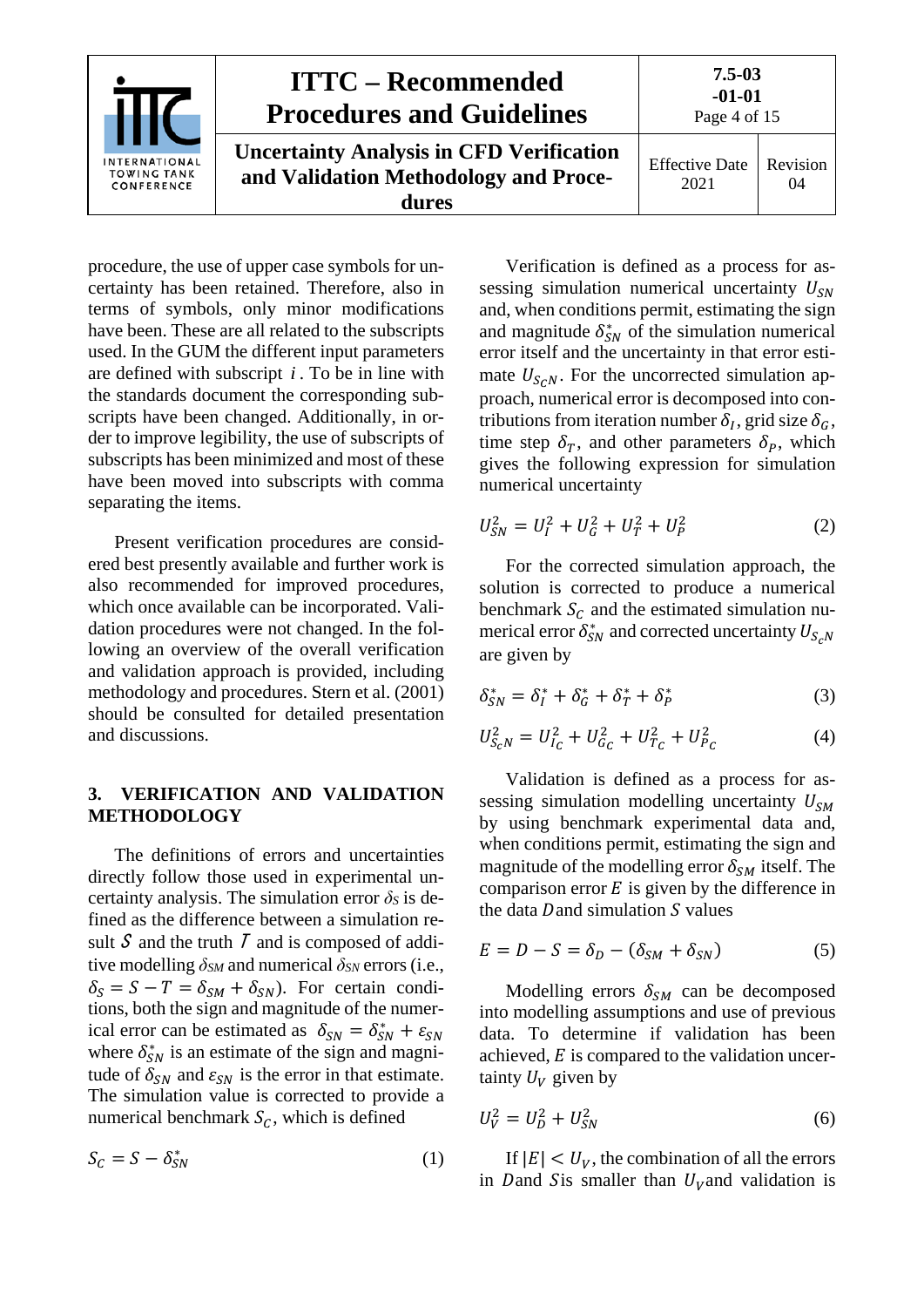

achieved at the  $U_V$  level. If  $U_V \ll |E|$ , the sign and magnitude of  $E \approx \delta_{SM}$  can be used to make modelling improvements. For the corrected simulation, equations equivalent to Eqs. [\(5\)](#page-3-1) and [\(6\)](#page-3-2) are

$$
E = D - S_C = \delta_D - (\delta_{SM} + \varepsilon_{SN})
$$
 (7)

<span id="page-4-0"></span>
$$
U_{V_C}^2 = U_{E_C}^2 - U_{SM}^2 = U_D^2 + U_{S_C N}^2 \tag{8}
$$

#### <span id="page-4-1"></span>**4. VERIFICATION PROCEDURES**

#### **4.1 Convergence Studies**

Iterative and parameter convergence studies are conducted using multiple solutions (at least 3) with systematic parameter refinement by varying the  $i^{th}$  input parameter  $\Delta x_i$  while holding all other parameters constant. The present work assumes input parameters can be expressed such that the finest resolution corresponds to the limit of infinitely small parameter values. Many common input parameters are of this form, e.g., grid spacing, time step, and artificial dissipation. Additionally, a uniform parameter refinement ratio

$$
r_i = \Delta x_{i,2} / \Delta x_{i,1} = \Delta x_{i,3} / \Delta x_{i,2} = \Delta x_{i,m} / \Delta x_{i,m-1}
$$

between solutions is assumed for presentation purposes, but not required. Iterative errors must be accurately estimated or negligible in comparison to errors due to input parameters before accurate convergence studies can be conducted.

Careful consideration should be given to selection of uniform parameter refinement ratio. The most appropriate values for industrial CFD are not yet fully established. Small values (i.e., very close to one) are undesirable since solution changes will be small and sensitivity to input parameter may be difficult to identify compared to iterative errors. Large values alleviate this problem; however, they also may be undesirable

since the finest step size may be prohibitively small (i.e., require many steps) if the coarsest step size is designed for sufficient resolution such that similar physics are resolved for all m solutions. Also, similarly as for small values, solution changes for the finest step size may be difficult to identify compared to iterative errors since iterative convergence is more difficult for small step size. Another issue is that for parameter refinement ratio other than  $r_i = 2$ , interpolation to a common location is required to compute solution changes, which introduces interpolation errors. Roache (1998) discusses methods for evaluating interpolation errors. However, for industrial CFD,  $r_i = 2$  may often be too large. A good alternative may be  $r_i = \sqrt{2}$ , as it provides fairly large parameter refinement ratio and at least enables prolongation of the coarse-parameter solution as an initial guess for the fine-parameter solution.

Convergence studies require a minimum of  $m = 3$  solutions to evaluate convergence with respect to input parameter. Note that  $m = 2$  is inadequate, as it only indicates sensitivity and not convergence, and that  $m > 3$  may be required. Changes between medium-fine  $\varepsilon_{i,21}$  =  $\hat{S}_{i,2} - \hat{S}_{i,1}$  and coarse-medium  $\varepsilon_{i,32} = \hat{S}_{i,3} - \hat{S}_{i,2}$ solutions are used to define the convergence ratio

$$
R_i = \varepsilon_{i,21} / \varepsilon_{i,32} \tag{9}
$$

and to determine convergence condition where  $\hat{S}_{i,1}, \hat{S}_{i,2}, \hat{S}_{i,3}$  correspond to solutions with fine, medium, and coarse input parameter, respectively, corrected for iterative errors. Three convergence conditions are possible:

- (*i*) Monotonic convergence:  $0 < R_i < 1$
- (*ii*) Oscillatory convergence:  $R_i < 0$  (10)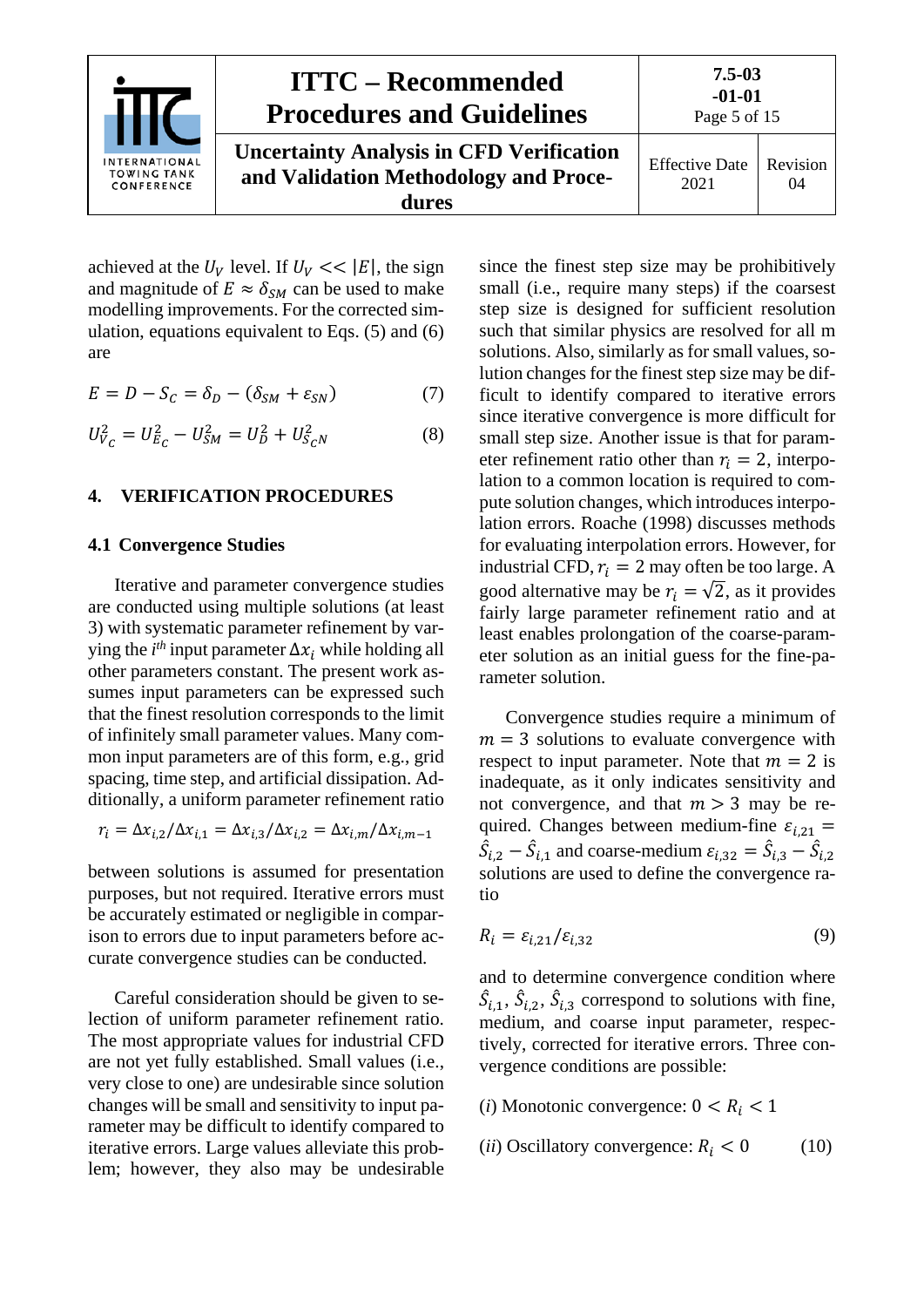

| ONAL<br><b>ANK</b><br><b>NCE</b> | <b>ITTC – Recommended</b><br><b>Procedures and Guidelines</b>                                     | $7.5 - 03$<br>$-01-01$<br>Page 6 of 15 |                       |
|----------------------------------|---------------------------------------------------------------------------------------------------|----------------------------------------|-----------------------|
|                                  | <b>Uncertainty Analysis in CFD Verification</b><br>and Validation Methodology and Proce-<br>dures | <b>Effective Date</b><br>2021          | <b>Revision</b><br>04 |

 $(iii)$  Divergence:  $R_i > 1$ 

For condition (*i*), generalized Richardson extrapolation (RE) is used to estimate  $U_i$  or  $\delta_i^*$ and  $U_{i,c}$ . For condition (*ii*), uncertainties are estimated simply by attempting to bound the error based on oscillation maximums  $S_U$  and minimums  $S_L$ , i.e.,  $U_i = \frac{1}{2}(S_U - S_L)$ . For oscillatory convergence (*ii*), the solutions exhibit oscillations, which may be erroneously identified as condition (*i*) or (*iii*). This is apparent if one considers evaluating convergence condition from three points on a sinusoidal curve (Coleman et al., 2001). Depending on where the three points fall on the curve, the condition could be incorrectly diagnosed as either mono-tonic convergence or divergence. Bounding the error based on oscillation maximum and minimum for condition *(ii)* requires more than  $m = 3$  solutions. For condition (*iii*), errors and uncertainties cannot be estimated.

#### <span id="page-5-0"></span>**4.2 Generalized Richardson Extrapolation**

For convergence condition (*i*), generalized RE is used to estimate the error  $\delta_i^*$  due to selection of the *i*<sup>th</sup> input parameter and order-of-accuracy  $p_i$ . The error is expanded in a power series expansion with integer powers of  $\Delta x_i$  as a finite sum. The accuracy of the estimates depends on how many terms are retained in the expansion, the magnitude (importance) of the higher-order terms, and the validity of the assumptions made in RE theory.

With three solutions, only the leading term can be estimated, which provides one-term estimates for error and order of accuracy

$$
\delta_{RE_{i,1}}^{*(1)} = \frac{\varepsilon_{i,21}}{r_i^{p_i} - 1} \tag{11}
$$

<span id="page-5-5"></span>
$$
p_i = \frac{\ln(\varepsilon_{i,32}/\varepsilon_{i,21})}{\ln(r_i)}\tag{12}
$$

With five solutions, two terms can be estimated, which provides two-term estimates for error and orders of accuracy

<span id="page-5-2"></span>
$$
\delta_{RE_{i,1}}^{*(2)} = \frac{r_i^{q_i} \varepsilon_{i,21} - \varepsilon_{i,32}}{\left(r_i^{q_i} - r_i^{p_i}\right) \left(r_i^{p_i} - 1\right)}
$$
\n
$$
- \frac{r_i^{p_i} \varepsilon_{i,21} - \varepsilon_{i,32}}{\left(r_i^{q_i} - r_i^{p_i}\right) \left(r_i^{q_i} - 1\right)}
$$
\n(13)

<span id="page-5-3"></span>
$$
p_{i} = \frac{\ln[(a_{i} + \sqrt{b_{i}})/[2(\varepsilon_{i,21}\varepsilon_{i,43} - \varepsilon_{i,32}^{2})]]}{\ln(r_{i})}
$$
  
\n
$$
q_{i} = \frac{\ln[(a_{i} - \sqrt{b_{i}})/[2(\varepsilon_{i,21}\varepsilon_{i,43} - \varepsilon_{i,32}^{2})]]}{\ln(r_{i})}
$$
\n(14)

where

$$
a_i = \varepsilon_{i,21}\varepsilon_{i,54} - \varepsilon_{i,32}\varepsilon_{i,43}
$$
  
\n
$$
b_i = -3\varepsilon_{i,32}^2\varepsilon_{i,43}^2 + 4(\varepsilon_{i,21}\varepsilon_{i,43}^3 + \varepsilon_{i,32}^3\varepsilon_{i,54})
$$
  
\n
$$
-6\varepsilon_{i,21}\varepsilon_{i,32}\varepsilon_{i,43}\varepsilon_{i,54} + \varepsilon_{i,21}^2\varepsilon_{i,54}^2
$$

Solutions for analytical benchmarks show that the range of applicability for Eqs. [\(13\)](#page-5-2) and [\(14\)](#page-5-3) is more restrictive than that for Eqs. [\(11\)](#page-5-4) and [\(12\)](#page-5-5) since all five solutions must be both monotonically convergent and sufficiently close to the asymptotic range to evaluate  $p_i$  and  $q_i$  in Eq. [\(14\)](#page-5-3). In general,  $m = 2n + 1$  solutions are required to estimate the first  $n$  terms of the error expansion.

#### <span id="page-5-1"></span>**4.3 Estimating Errors and Uncertainties with Correction Factor**

<span id="page-5-4"></span>The concept of correction factors is based on verification studies for 1D wave equation, 2D Laplace equation, and Blasius boundary layer analytical benchmarks for which it is shown that a multiplicative correction factor is useful as a quantitative metric to determine proximity of the solutions to the asymptotic range, to account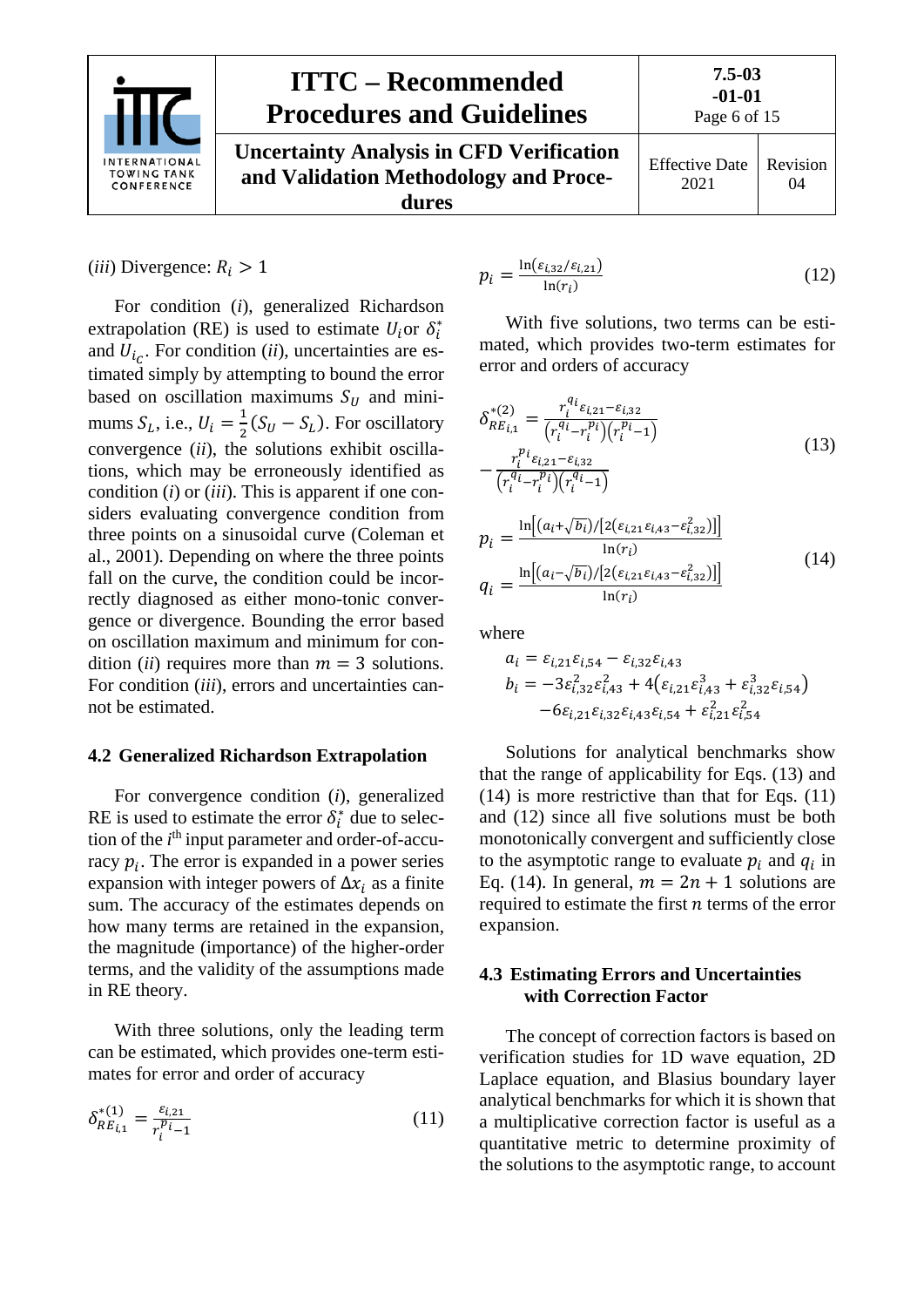

**dures**

Effective Date 2021 Revision 04

for the effects of higher-order terms, and for estimating errors and uncertainties. The error is defined as

$$
\delta_{i,1}^* = C_i \delta_{RE_{i,1}}^* = C_i \left( \frac{\varepsilon_{i,21}}{r_i^{p_i} - 1} \right) \tag{15}
$$

where two expressions for the correction factor  $C_i$  were developed. The first is based on solution of Eq. [\(15\)](#page-6-0) for  $C_i$  with  $\delta_{RE_{i,1}}^*$  based on Eq. [\(11\)](#page-5-4) but replacing  $p_i$  with the improved estimate  $p_{i_{est}}$ 

$$
C_i = \frac{r_i^{p_{i-1}}}{r_i^{p_{iest}-1}}\tag{16}
$$

 $p_{i_{\text{est}}}$  is an estimate for the limiting order of accuracy of the first term as spacing size goes to zero and the asymptotic range is reached so that  $C_i \rightarrow 1$ . Similarly, the second is based on a twoterm estimate of the power series which is used to estimate  $\delta_{RE_{i,1}}^*$  where  $p_i$  and  $q_i$  are replaced with  $p_{i_{est}}$  and  $q_{i_{est}}$ 

$$
C_{i} = \frac{\left(\varepsilon_{i,32}/\varepsilon_{i,21} - r_{i}^{q_{iest}}\right)\left(r_{i}^{p_{i}} - 1\right)}{\left(r_{i}^{p_{iest}} - r_{i}^{q_{iest}}\right)\left(r_{i}^{p_{iest}} - 1\right)} + \frac{\left(\varepsilon_{i,32}/\varepsilon_{i,21} - r_{i}^{p_{iest}}\right)\left(r_{i}^{p_{i}} - 1\right)}{\left(r_{i}^{p_{iest}} - r_{i}^{q_{iest}}\right)\left(r_{i}^{q_{iest}} - 1\right)} \tag{17}
$$

Eq. [\(16\)](#page-6-1) roughly accounts for the effects of higher-order terms by replacing  $p_i$  with  $p_{i_{est}}$ thereby improving the single-term estimate, while Eq.  $(17)$  more rigorously accounts for higher-order terms since it is derived from a two-term estimate. Both expressions for  $C_i$  only require three solutions to estimate errors using Eq. [\(15\)](#page-6-0). Solutions for analytical benchmarks show that correction of error estimates with both expressions for  $C_i$  yields improved error estimates.

Expressions for uncertainties are developed from error estimates in Eq. [\(15\)](#page-6-0). When solutions

<span id="page-6-0"></span>are far from the asymptotic range,  $C_i$  is sufficiently less than or greater than 1 and only the magnitude of the error is estimated through the uncertainty  $U_i$ . Eq. [\(15\)](#page-6-0) is used to estimate  $U_i$  by bounding the error  $\delta_{i,1}^*$  by the sum of the absolute value of the corrected estimate from RE and the absolute value of the amount of the correction

<span id="page-6-3"></span>
$$
U_i = (|C_i| + |1 - C_i|) |\delta^*_{RE_{i,1}}| \tag{18}
$$

<span id="page-6-1"></span>It is shown by Wilson and Stern (2002) that Eq. [\(18\)](#page-6-3) is not conservative enough for  $C_i < 1$ , which motivates development of an improved estimate

<span id="page-6-5"></span>
$$
U_i = (2|1 - C_i| + 1)|\delta^*_{RE_{i,1}}| \tag{19}
$$

When solutions are close to the asymptotic range,  $C_i$  is close to 1 so that  $\delta_i^*$  is estimated us-ing Eq. [\(15\)](#page-6-0) and  $U_{i_c}$  is estimated by

<span id="page-6-4"></span><span id="page-6-2"></span>
$$
U_{i_C} = |1 - C_i| |\delta_{RE_{i,1}}^*|
$$
 (20)

Eq. [\(20\)](#page-6-4) has the correct form for both  $C_i < 1$  and  $C_i > 1$ . It should be recognized that using the corrected simulation approach requires in addition to  $C_i$  close to 1 that one have confidence in Eq. [\(15\)](#page-6-0). There are many reasons for lack of confidence, especially for complex three-dimensional flows.

As pointed out by Roache (2003) Eqs. [\(19\)](#page-6-5) and [\(20\)](#page-6-4) have the short-coming that as  $C_k \rightarrow 1$ the method reverts to Richardson Extrapolation, which produces only ~50% uncertainty estimate. Based on this criticism a further revision of the uncertainty estimates have been presented by Wilson et al. (2004). The final uncertainty estimates for the uncorrected and corrected approaches respectively are given as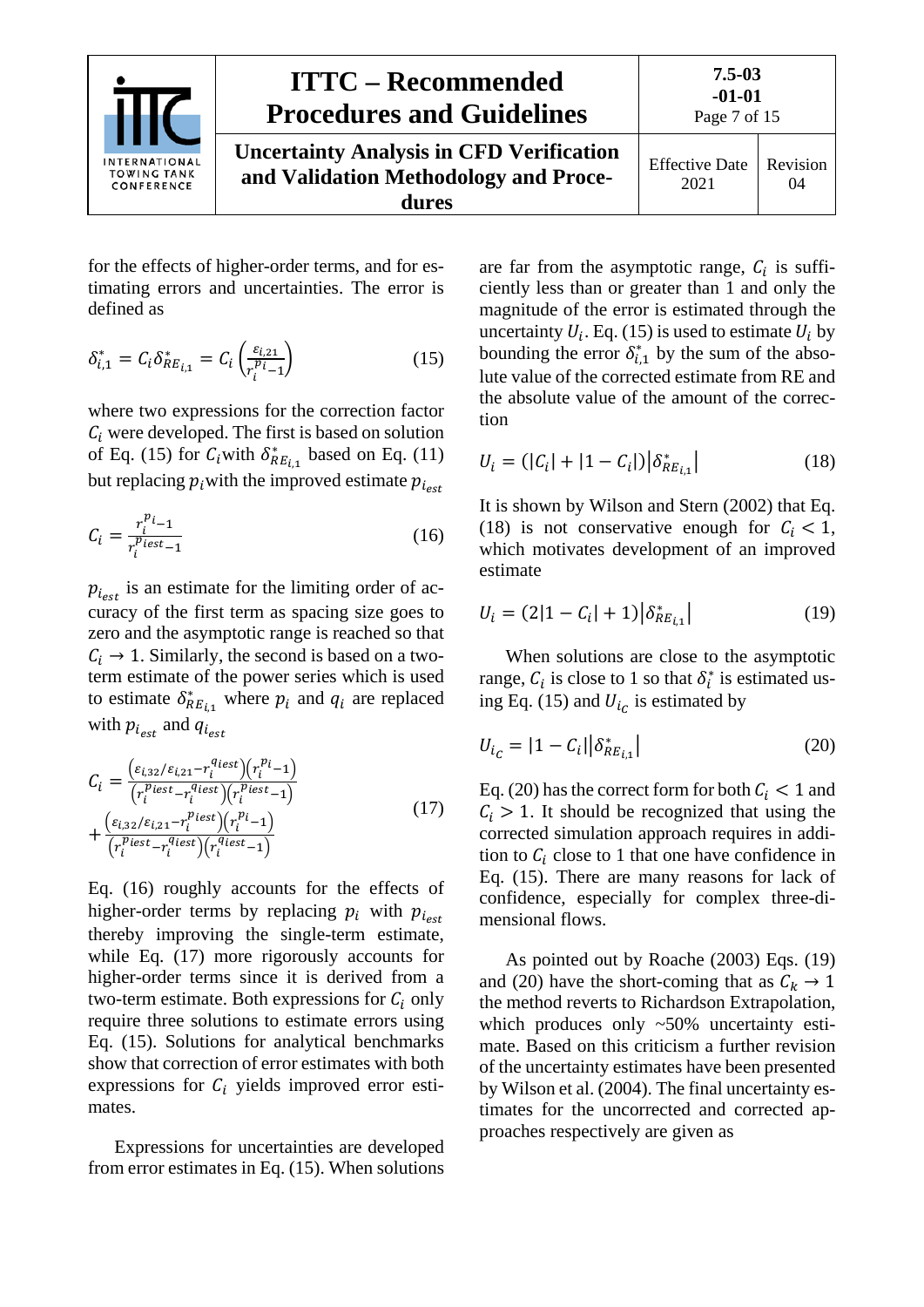

**dures**

$$
U_{i} = \begin{cases} [9.6(1 - C_{i})^{2} + 1.1] \left| \delta_{RE_{i,1}}^{*} \right|, & |1 - C_{i}| < 0.125\\ [2|1 - C_{i}| + 1] \left| \delta_{RE_{i,1}}^{*} \right|, & |1 - C_{i}| \ge 0.125 \end{cases} \tag{21}
$$

$$
U_{i_C} = \begin{cases} [2.4(1 - C_i)^2 + 0.1] \left| \delta_{RE_{i,1}}^* \right|, & |1 - C_i| < 0.25\\ \left[ |1 - C_i| \right] \left| \delta_{RE_{i,1}}^* \right|, & |1 - C_i| \ge 0.25 \end{cases} \tag{22}
$$

These uncertainty estimates merge smoothly with the previous uncertainty estimates and provide 10% factor of safety in the limit  $C_i = 1$ .

#### <span id="page-7-0"></span>**4.4 Estimating Uncertainties with Factors of Safety**

Alternatively, a factor of safety approach (Roache, 1998) can be used to define the uncertainty  $U_i$  where an error estimate from RE is multiplied by a factor of safety  $F<sub>s</sub>$  to bound simulation error

$$
U_i = F_S \left| \delta_{RE_{i,1}}^* \right| \tag{23}
$$

where  $\delta_{RE_{i,1}}^*$  can be based on a single- or twoterm estimate as given by Eq. [\(11\)](#page-5-4) or [\(13\)](#page-5-2), respectively with either assumed or estimated order of accuracy. If order of accuracy is assumed (e.g., based on theoretical values), only two or three solutions are required for evaluation of Eq.  $(11)$  or  $(13)$ , respectively.

Although not proposed by Roache (1998), the factor of safety approach can be used for situations where the solution is corrected with an error estimate from RE as

$$
U_{i_C} = (F_S - 1) \left| \delta_{RE_{i,1}}^* \right| \tag{24}
$$

The exact value for factor of safety is somewhat ambiguous and  $F_s = 1.25$  is recommended for careful grid studies and 3 for cases in which only two grids are used and order of accuracy is assumed from the theoretical value  $p_{th}$ .

#### <span id="page-7-2"></span><span id="page-7-1"></span>**4.5 Estimating Errors and Uncertainties using a Least Squares Root approach**

<span id="page-7-4"></span>Where there is scatter in the numerical solutions, common in complex flows with relatively coarse grids, or where the use of unstructured grids leads to variability in the grids, the error can be estimated using a Least Squares Root method (LSR) (Eça, 2010 and Larsson, 2014).

This requires at least four solutions to perform a curve fit of

$$
S_i = S_0 + \alpha h_i^p \tag{25}
$$

where *i* is the grid number from 1 to the number of grids and  $h_i$  is the grid size ratio.

<span id="page-7-3"></span>The convergence condition is determined based on the observed order of accuracy, *p*, such that  $p > 0$  indicates monotonic convergence and  $p < 0$  indicates monotonic divergence. Oscillatory convergence is defined as being when the solution is alternately above and below the exact solution.

Since *p* is strongly influenced by the amount of scatter in the solutions, such that it may be larger than the theoretical order of accuracy, leading to an underestimate of the error, three alternative error estimates are provided, also found by curve fitting.

<span id="page-7-5"></span>
$$
\delta_{RE} = S_i - S_0 = \alpha h_i^p \tag{26}
$$

$$
\delta_{RE}^{02} = S_i - S_0 = \alpha_{02} h_i^{2}
$$
 (27)

$$
\delta_{RE}^{12} = S_i - S_0 = \alpha_{11} h_i + \alpha_{12} h_i^2 \tag{28}
$$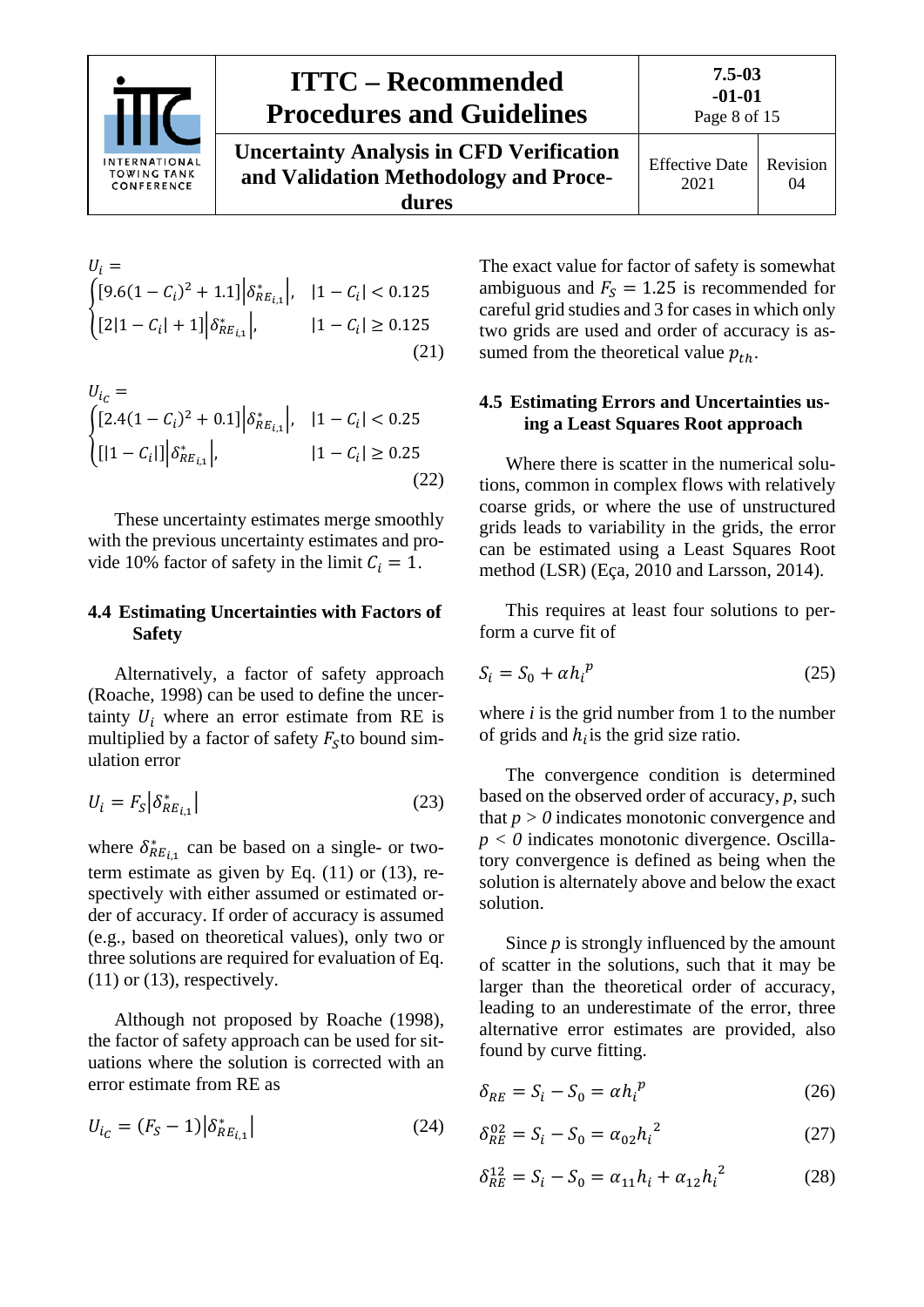

$$
\delta_{\Delta_M} = \frac{(S_i)_{\text{max}} - (S_i)_{\text{min}}}{(h_{ng}/h_1) - 1}
$$
(29)

The error estimate is chosen based on the observed order of accuracy, *p*. For  $0.5 \le p \le 2$ ,  $\delta_{RE}$  from Eq. (26) is used. For  $p > 2$ ,  $\delta_{RE}^{02}$  from Eq. (27) is used, and for  $p < 0.5$  the best fit of  $\delta_{RE}^{02}$  or  $\delta_{RE}^{12}$  is chosen.

The numerical uncertainty is calculated using a factor of safety approach, as in Eq. (23), but the error used and the factor of safety are based on *p*. For  $0.5 \leq p < 2.1$ , assuming a theoretical order of accuracy equal to 2, the factor of safety of 1.25 is applied while for all other *p* a factor of safety equal to 3 is used.

For oscillatory or anomalous convergence the uncertainty is based on the data range parameter

<span id="page-8-0"></span>
$$
U_i = 3\left|\delta_{\Delta_M}\right| \tag{30}
$$

#### **4.6 Estimating Errors and Uncertainties for Point Variables**

Determination of the convergence ratio  $R_i$ for point variables can be problematic since solution changes  $\varepsilon_{i,21}$  and  $\varepsilon_{i,32}$  can both go to zero (e.g., in regions where the solution contains an inflection point). In this case, the ratio becomes ill conditioned. However, the convergence ratio can be used in regions where the solution changes are both non-zero (e.g., local solution maximums or minimums).

Another approach is to use a global convergence ratio  $R_i$  and order of accuracy  $p_i$ , which overcomes ill conditioning, based on the L2 norm of the solution changes, i.e.,

$$
\langle R_i \rangle = ||\varepsilon_{i,21}||_2 / ||\varepsilon_{i,32}||_2
$$
 (31)

<span id="page-8-2"></span>
$$
\langle p_i \rangle = \frac{\ln \left( \|\varepsilon_{i,32}\|_2 / \|\varepsilon_{i,21}\|_2 \right)}{\ln(r_i)}
$$
(32)

where  $\langle \rangle$  denotes a profile-averaged quantity (with ratio of solution changes based on L2 norms) and  $||\varepsilon||_2 = (\sum_{k=1}^N \varepsilon_k^2)^{1/2}$  denotes the L2 norm of solution change over the  $N$  points in the region of interest. Caution should be exercised when defining the convergence ratio from the ratio of the L2 norm of solution changes because the oscillatory condition  $(R<sub>i</sub> < 1)$  cannot be diagnosed since  $\langle R_i \rangle$  will always be greater than zero. Local values of  $R_i$  at solution maximums or minimums should also be examined to confirm the convergence condition based on an L2 norm definition.

For verification of the uncorrected solution Eqs. [\(21\)](#page-7-2) or [\(23\)](#page-7-3) are used to estimate distributions of  $U_i$  at each point from the local solution change  $\varepsilon_{i,21}$ , where  $p_i$  is estimated from Eq. [\(32\)](#page-8-2). Similarly, for the corrected solution,  $\langle p_i \rangle$  is used to estimate  $\delta_i^*$  and  $U_{i_c}$  at each point using Eqs.  $(15)$  or  $(11)$  and  $(22)$  or  $(24)$ , respectively. An L2 norm of point distributions of errors and uncertainties are then used to assess verification levels and to judge if validation has been achieved globally.

An alternate approach suggested by Hoekstra et al. (2000) is to transform the spatial profile to wave number space and to perform a convergence study on the amplitude distribution of the Fourier modes. In principle, this approach would remove the problem of ill-conditioning of the convergence ratio,  $R_i$ .

#### <span id="page-8-1"></span>**4.7 Discussion of Fundamental and Practical Issues**

It should be recognized that implementation of verification procedures is not easy and re-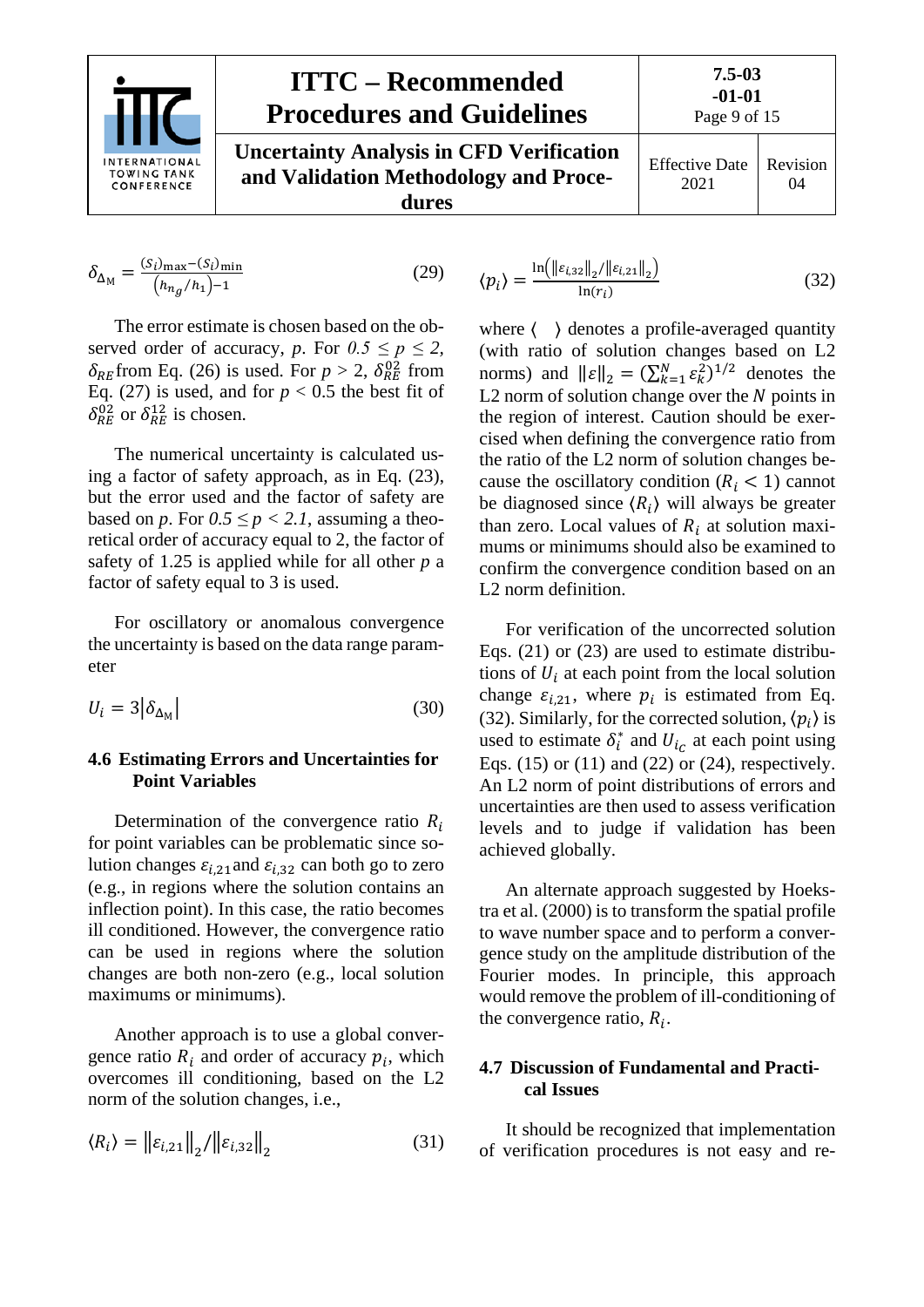

quire both experience and interpretation of results, especially for practical applications. However, their importance cannot be overemphasized to ensure fidelity and quality of CFD solutions.

Fundamental issues include from the outset selection of multiple vs. single grid approaches for estimating errors and uncertainties. However, as discussed in Section 7 of 23rd ITTC RC Report, the former approach can be used to establish convergence and is relatively inexpensive to implement and therefore recommended at this time. For multiple-grid approaches, important fundamental issues include appropriateness of power series representation [Eq. (27) of Stern et al. (2001)] and its convergence characteristics along with assumptions that  $p_i^{(k)}$  and  $q_i^{(k)}$  are independent of  $\Delta x_i$ . Also, issues concerning definitions and nature of solutions in asymptotic vs. non-asymptotic ranges.

These fundamental issues are exacerbated for practical applications along with additional is-sues, including selection of parameter refinement ratio, procedures for generation of multiple systematic grids and solutions, number of grids required and variability between grid studies, selection of appropriate verification procedures, and interpretation of results.

Selection of the parameter refinement ratio was discussed previously in Section 4.1 wherein the use of uniform value  $r_i = \sqrt{2}$  was recom-<br>mended; however, non-uniform and non-uniform larger/smaller values may also be appropriate under certain circumstances. Wilson and Stern (2002) discuss procedures for generation of multiple systematic grids and solutions. Multiple systematic grids are generated using  $r_i = \sqrt{2}$ and a post-processing tool in which the coarse grid is obtained by removing every other point

from the fine grid and the medium grid is obtained by interpolation. Multiple solutions are obtained by first obtaining a solution for the coarse grid with a uniform flow initial condition, which is then used as an initial condition for obtaining a solution on the medium grid, which is then used as an initial condition for obtaining a solution on the fine grid. This procedure can be used to obtain solutions on all three grids in about 1/3 the time required to obtain only the fine grid solution without this procedure.

For complex flows with relatively coarse grids, solutions may be far from the asymptotic range such that some variables are convergent while others are oscillatory or even divergent. The order of accuracy and therefore correction factors and factors of safety may display large variability indicating the need for finer grids. Clearly, more than 3 grids are required to estimate errors and uncertainties for such cases. Eca and Hoekstra (1999, 2000) propose a least squares approach to estimate the error by computing the three unknown parameters from RE when more than three grids are used and there is variability between grid studies.

Both correction factor and factor of safety verification approaches have been presented with selection being a user option. Wilson and Stern (2002) have shown that the factor of safety approach is over conservative when solutions are close to the asymptotic range and under conservative when solutions are far from the asymptotic range. Nonetheless some users may prefer factors of safety over correction factors. An alternative is to select the more conservative uncertainty from the correction factor and factor of safety approaches. For the uncorrected simulation approach the more conservative uncertainty is given as the maximum of Eqs. [\(21\)](#page-7-2) and [\(23\)](#page-7-3).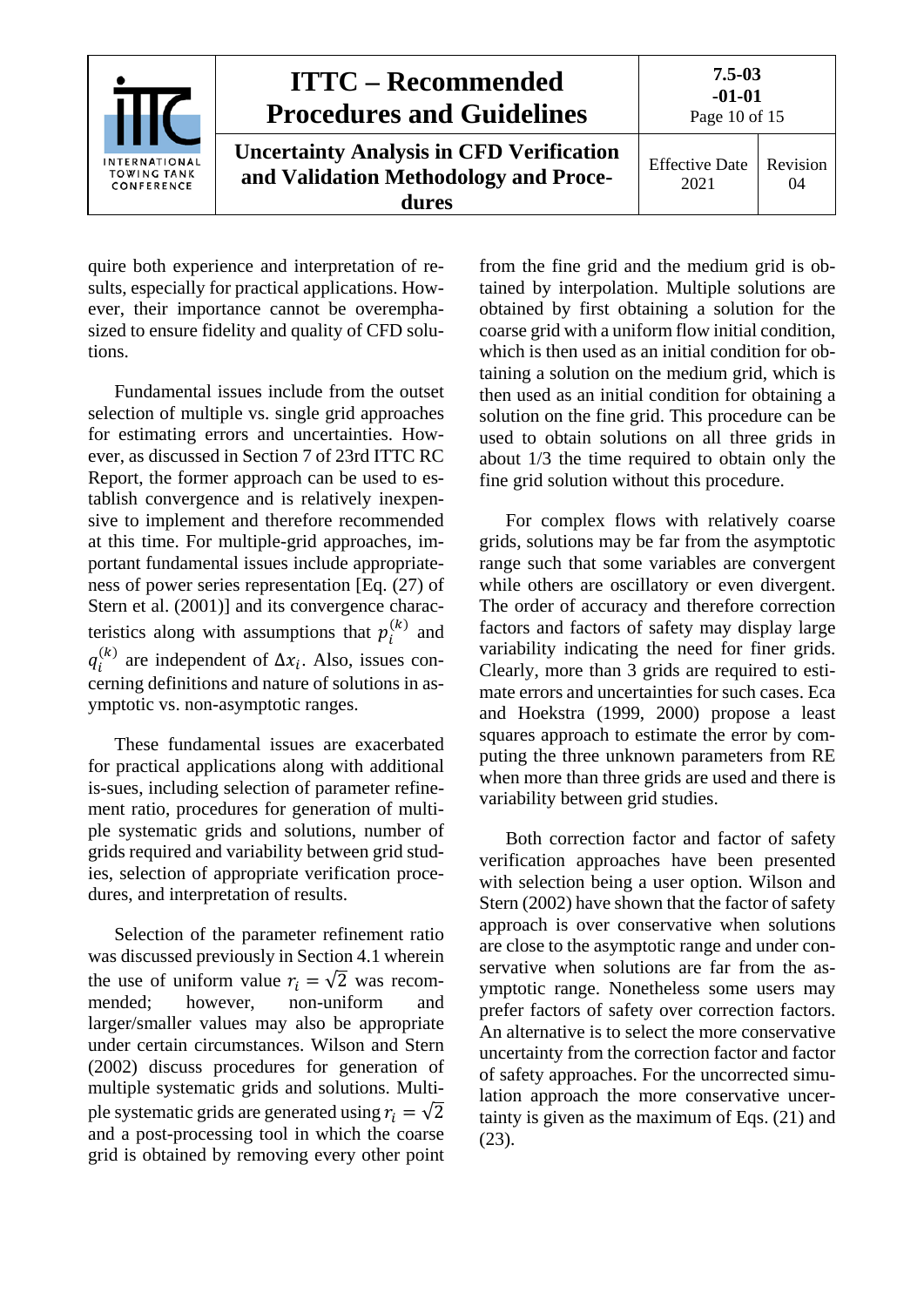

For the corrected simulation approach, the more conservative uncertainty is given as the maximum of Eqs. [\(22\)](#page-7-4) and [\(24\)](#page-7-5).

For  $F_s = 1.25$ , uncorrected uncertainty estimates are based on the factor of safety approach when  $C_i$  is close to one (i.e.,  $0.875 < C_i < 1.125$ ) and on the correction factor approach outside this range (i.e.,  $|1 - C_i| > 0.125$ ). For the corrected approach, uncertainties are based on the correction factor approach, when  $|1 - C_i|$  > 0.25. When using correction factors an important issue is selection of the best estimate for the limiting order of accuracy. Theoretical values can be used or values based on solutions for simplified geometry and conditions, in either case, preferably including the effects of stretched grids.

Lastly, analysis and interpretation of results is important in assessing variability for order of accuracy, levels of verification, and strategies for reducing numerical and modelling errors and uncertainties; since, as already mentioned, there is limited experience and no known solutions for practical applications in the asymptotic range for guidance.

#### <span id="page-10-0"></span>**4.8 The use of unstructured grids for V&V**

As a preamble to this section it is reminded that the verification concerns code verification for correct coding of the model. The solution verification is aimed at estimating the numerical error/uncertainty of a given solution whereas the validation process is concerned by the numerical model meaning the modelling errors/uncertainties.

The CFD error related to the discretization error is the difference between the exact solution of the PDE and the exact (round-off-free) solution of the algebraic equations used. The possible sources of numerical error to consider for accurately control the precision of a physical model are, Roache (1998):

(i) Round-off errors: its influence is commonly neglected.

(ii) Iterative error (to solve the couplings/segregated equations and the non-linearities): its influence is often neglected assuming the condition of the residuals "low enough" for all the quantities. Eça et al. (2010) showed on manufactured solution that the iterative error evaluated by comparing solutions obtained with less demanding convergence criteria - must be two orders of magnitude smaller than the discretization error to have a negligible influence.

(iii) Discretization error (or solution error due to incomplete grid convergence): it is computed from a series of systematically refined grids from which the exact solution is extrapolated and the uncertainty can be evaluated from the computed error.

For the estimation of the numerical uncertainty a set of geometrically similar grids is required where grid properties remain the same and the refinement ratio be constant in the computational domain. The task of generating a series of embedded grids by coarsening a fine grid or refining a coarse grid is easy with most of structured grid generators.

With an unstructured grid generation package it is more difficult to guarantee a perfect similarity between the grids where the ratios of the cell sizes are the same throughout the mesh. In practice, this limits the use of refinement studies with unstructured grids.

As an example Figure 1 illustrates hand drawing of a series of very simple full hexahedral meshes suited for grid convergence analysis. The location of the boundary between the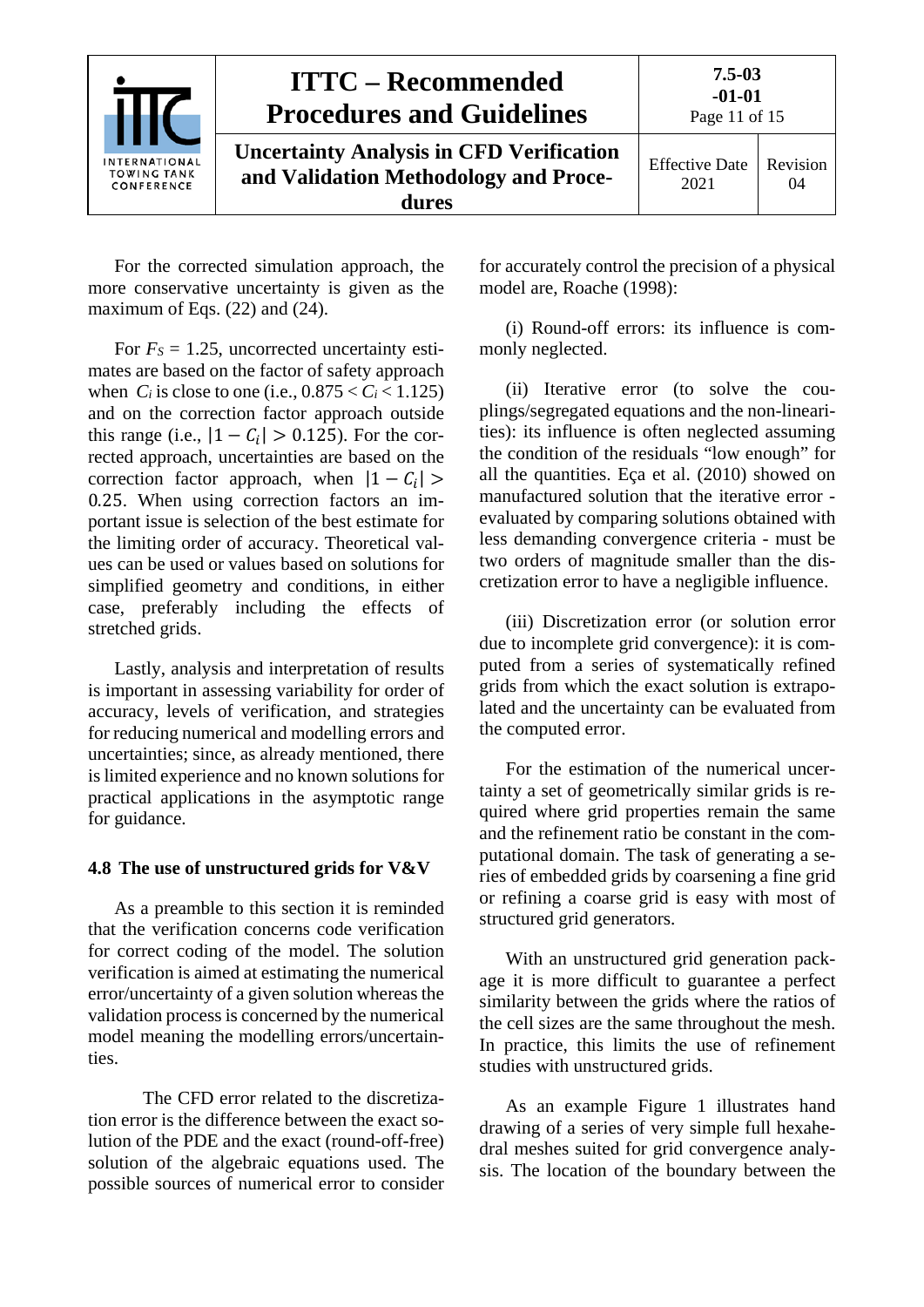

locally refined regions would not change between the grids. In this example the lower half of the domain will always be refined twice as the upper region and the cell size ratio from a coarse grid to its next fine grid remains the same throughout the computational domain: 2/3 for (a)/(b),  $3/4$  for (b)/(c) and  $4/5$  for (c)/(d). The detailed process to reach that requirement is of course generator-dependent and the information should be precisely documented by the software provider.

As an alternative and when available, adaptive grid refinement combined with finite-volume simulations can be used in a straightforward way to obtain grid-independent solutions by changing only the refinement threshold. The limitation is that the cells can only by divided in powers of two. This was shown by Wackers et al. (2017) for generating series of anisotropic refined meshes to study grid convergence and local flow analysis about the KVLCC2 tanker.

The grid convergence behaviour depends on the selected turbulence model. For wall-function approach the first cell in the fluid above the walls should be located at the same place in all grids, in the log-layer region with y+ higher than 15 for model ship. For full-scale ship and high Reynolds number it could be as high as 300.

In any case, the Richardson extrapolation and Least Squares Regression methods, described above, should be used to estimate the numerical uncertainty.



Figure 1: Example of a series of perfectly nested meshes. From coarse(a) to fine(d).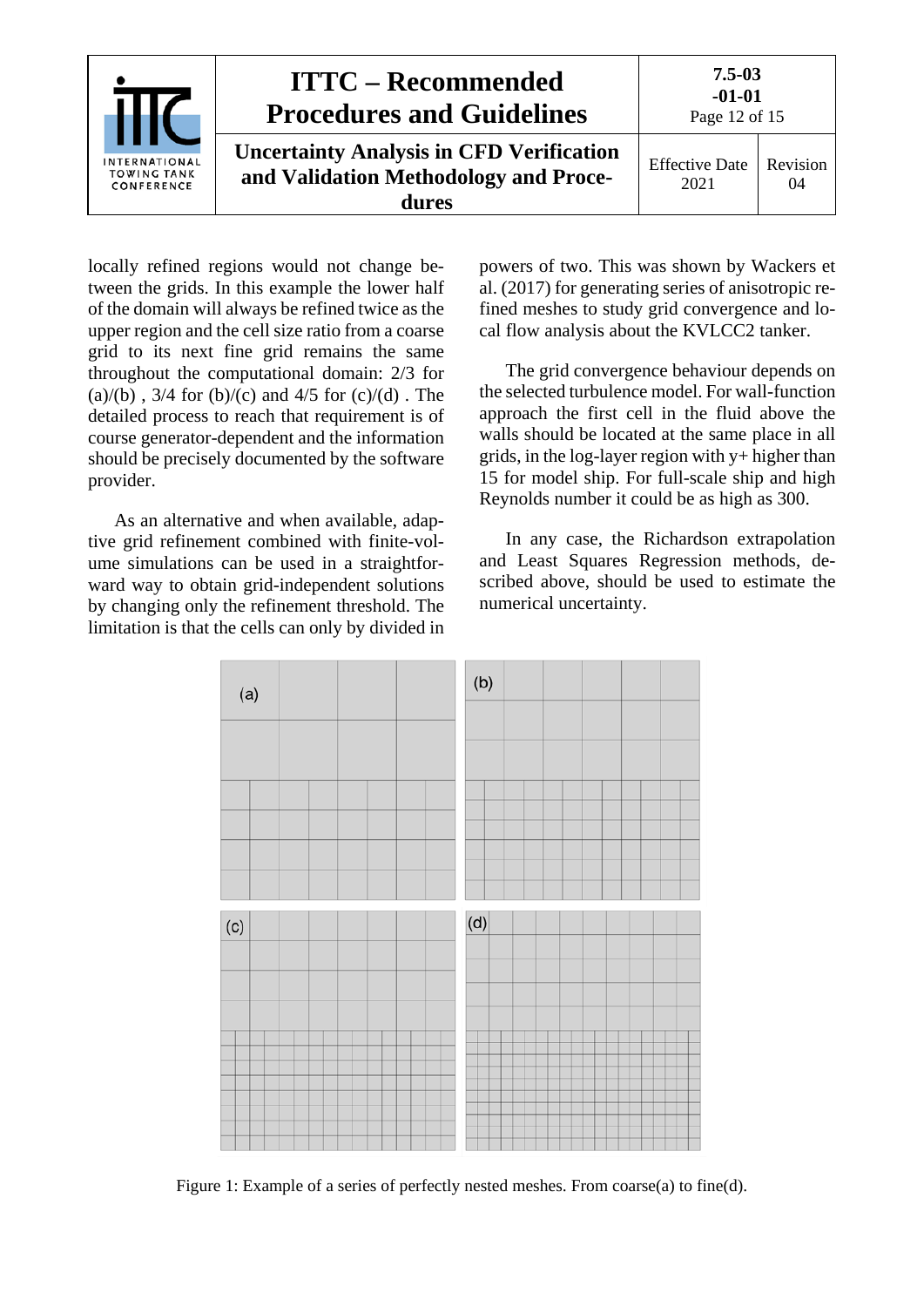

# **ITTC – Recommended Procedures and Guidelines**

**Uncertainty Analysis in CFD Verification and Validation Methodology and Procedures**

Effective Date 2021 Revision 04

### <span id="page-12-1"></span><span id="page-12-0"></span>**5. VALIDATION PROCEDURES**

#### **5.1 Interpretation of the Results of a Validation Effort**

First, consider the approach in which the simulation numerical error is taken to be stochastic and thus the uncertainty  $U_{SN}$  is estimated. From a general perspective, if we consider the three variables  $U_V$ ,  $|E|$ , and  $U_{read}$  there are six combinations (assuming none of the three variables are equal):

$$
1) |E| < U_V < U_{reqd}
$$
\n
$$
2) |E| < U_{reqd} < U_V
$$
\n
$$
3) U_{reqd} < |E| < U_V
$$
\n
$$
4) U_V < |E| < U_{reqd} \tag{33}
$$

$$
5) U_V < U_{reqd} < |E|
$$
  

$$
5) U_V < U_{reqd} < |E|
$$
  

$$
6) U_{reqd} < U_V < |E|
$$

In cases 1, 2 and 3,  $|E| < U_V$ ; validation is achieved at the  $U_V$  level; and the comparison error is below the noise level, so attempting to estimate  $\delta_{SMA}$  is not feasible from an uncertainty standpoint. In case 1, validation has been achieved at a level below  $U_{reqd}$ , so validation is successful from a programmatic standpoint.

In cases 4, 5 and 6,  $U_V < |E|$ , so the comparison error is above the noise level and using the sign and magnitude of E to estimate  $\delta_{SMA}$  is feasible from an uncertainty standpoint. If  $U_V \ll$  $|E|$ , then E corresponds to  $\delta_{SMA}$  and the error from the modelling assumptions can be determined unambiguously. In case 4, validation is successful at the  $|E|$  level from a programmatic standpoint.

Now consider the approach in which the simulation numerical error is taken to be deterministic and thus  $\delta_{SN}^*$  and the uncertainty  $U_{V_C}$ are estimated. A similar set of comparisons as those in equation [\(33\)](#page-12-3) can be constructed using  $|E_c|$ ,  $U_{V_c}$ , and  $U_{reqd}$ . Since  $E_c$  can be larger or smaller than  $E$ , but  $U_{V_C}$  should always be less than  $U_V$ , the results for a given corrected case are not necessarily analogous to those for the corresponding uncorrected case. That is, a variable can be validated in the corrected but not in the uncorrected case, or vice versa. For cases 4, 5, and 6 in which  $U_{V_C}$  <  $|E_C|$ , one can argue that  $E_c$  is a better indicator of  $\delta_{SMA}$  than is E, assuming that one's confidence in using the estimate  $\delta_{SN}^*$  is not misplaced.

#### <span id="page-12-3"></span><span id="page-12-2"></span>**5.2 Use of Corrected vs. Uncorrected Simulation Results**

The requirements for correcting the solution are that the correction factor be close to one and that confidence in solutions exist. Since the variability of the order of accuracy cannot be determined from solutions on three grids, confidence is difficult to establish in this case. As a result, caution should be exercised when correcting solutions using information from only three grids.

If a validation using the corrected approach is successful at a set condition, then if one chooses to associate that validation uncertainty level with the simulation's prediction at a neighbouring condition that prediction must also be corrected. That means enough runs are required at the new condition to allow estimation of the numerical errors and uncertainties. If this is not done, then the comparison error  $E$  and validation uncertainty  $U_V$  corresponding to the use of the uncorrected S and its associated (larger)  $U_{SN}$ should be the ones considered in the validation with which one wants to associate the prediction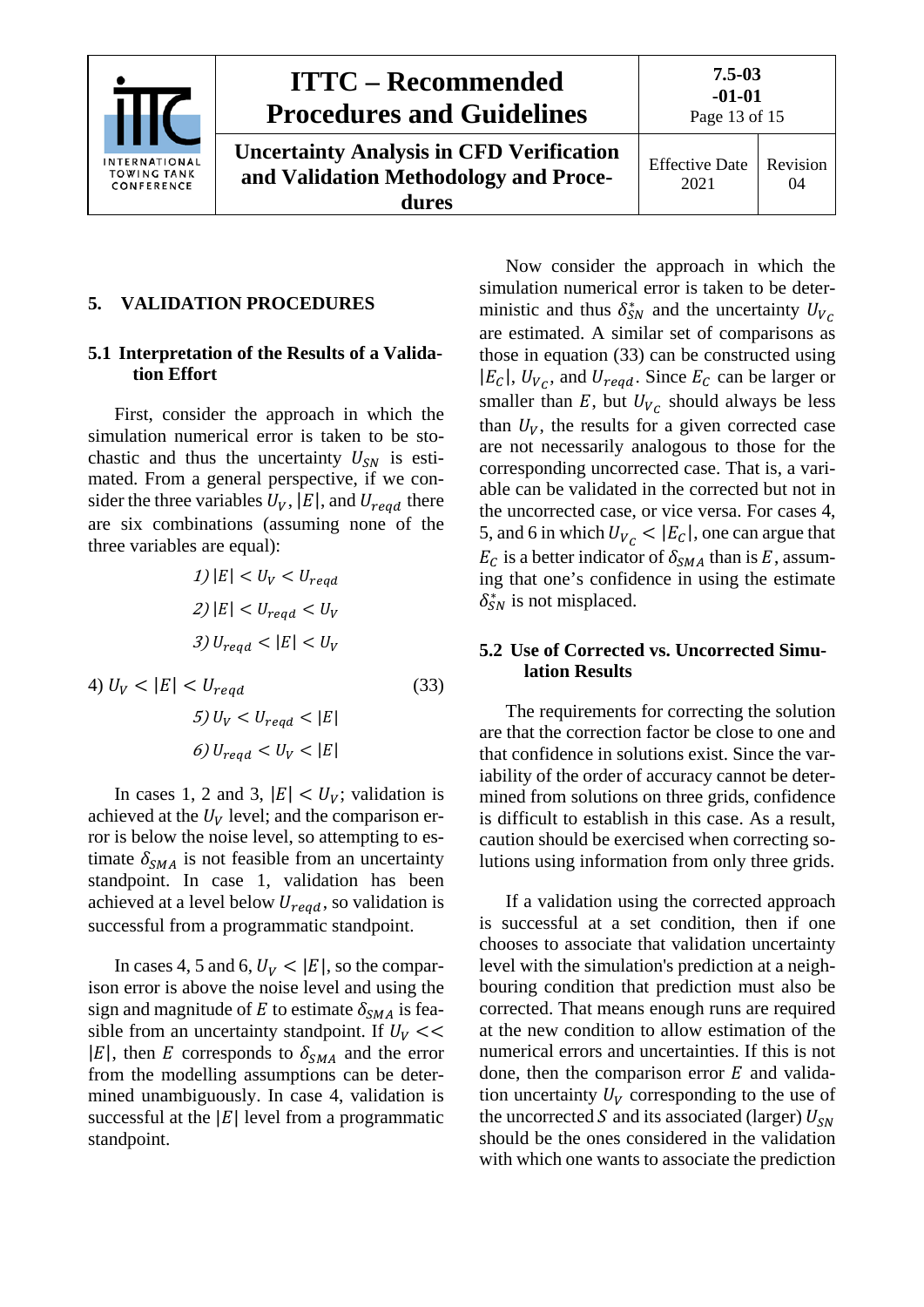

at a new condition. (Whether to and how to associate an uncertainty level at a validated condition with a prediction at a neighboring condition is very much unresolved and is justifiably the subject of much debate at this time.)

#### <span id="page-13-0"></span>**6. REFERENCES**

- Coleman, H. W. and Stern, F., 1997, "Uncertainties in CFD Code Validation", ASME J. Fluids Eng., Vol. 119, pp. 795-803.
- Coleman, H, Stern, F., Di Mascio, A., Campagna, E. "Technical Note: The Problem with Oscillatory Behavior in Grid Convergence Studies", ASME J. Fluids Eng., Vol. 123, Issue 2, June 2001, pp. 438-439.
- Eça, L., and Hoekstra, M., 1999, "On the numerical verification of ship stern flow calculations", 1st MARNET workshop, Barcelona, Spain.
- Eça, L., and Hoekstra, M., 2000, "On the Application of Verification Procedures in Computational Fluid Dynamics", 2nd MARNET workshop, Copenhagen, 2000.
- Eça, L., Vaz, G., and Hoekstra, M., "Code verification, solution verification and validation in RANS solvers, Proceedings of ASME 29<sup>th</sup> International Conference, OMAE2010, Shanghai, China.
- Hoekstra, M., Eca, L., Windt, J., and Raven, H., 2000 "Viscous Flow Calculations for KVLCC2 AND KCS Models Using the PARNASSOS Code", Proceedings Gothenburg 2000 A Workshop on Numerical Ship Hydrodynamics, Gothenburg, Sweden.
- JCGM, 2008, "Evaluation of measurement data – Guide to the expression of uncertainty in measurement," JCGM 100:2008 GUM 1995

with minor corrections, Joint Committee for Guides in Metrology, Bureau International des Poids Mesures (BIPM), Sèvres, France.

- Larsson, L., Stern, F., Bertram, V., 2000 "Gothenburg 2000 A Workshop on Numerical Ship Hydrodynamics", Chalmers University of Technology, Gothenburg Sweden, Sept.
- Larsson, L., Stern, F., and Visonneau, M., "Numerical Ship Hydrodynamics: An assessment of the Gothenburg 2010 Workshop", Springer, 2014.
- Roache, P.J., 1998, Verification and Validation in Computational Science and Engineering, Hermosa publishers, Albuquerque, New Mexico.
- Roache, P.J., 2003, "Criticism of the Correction Factor Verification Method", ASME J. Fluids Eng., Vol. 125, July 2003.
- Stern, F., Wilson, R.V., Coleman, H., and Paterson, E., 2001, "Comprehensive Approach to Verification and Validation of CFD Simulations-Part 1: Methodology and Procedures", ASME J. Fluids Eng., Vol. 123, Dec. 2001.
- Wackers, J., Deng, G.B., Guilmineau, E., Leroyer, A., Queutey, P., Visonneau, M., Palmieri, A. and Liverani, A., "Can adaptive grid refinement produce grid-independent solutions for incompressible flows?". Journal of Computational Physics, Vol. 344, pp 364--380., 2017.
- Wilson, R., Stern, F., Coleman, H., and Paterson, E., 2001, "Comprehensive Approach to Verification and Validation of CFD Simulations-Part2: Application for RANS Simulation of A Cargo/Container Ship", ASME J. Fluids Eng., Vol. 123, Dec. 2001.